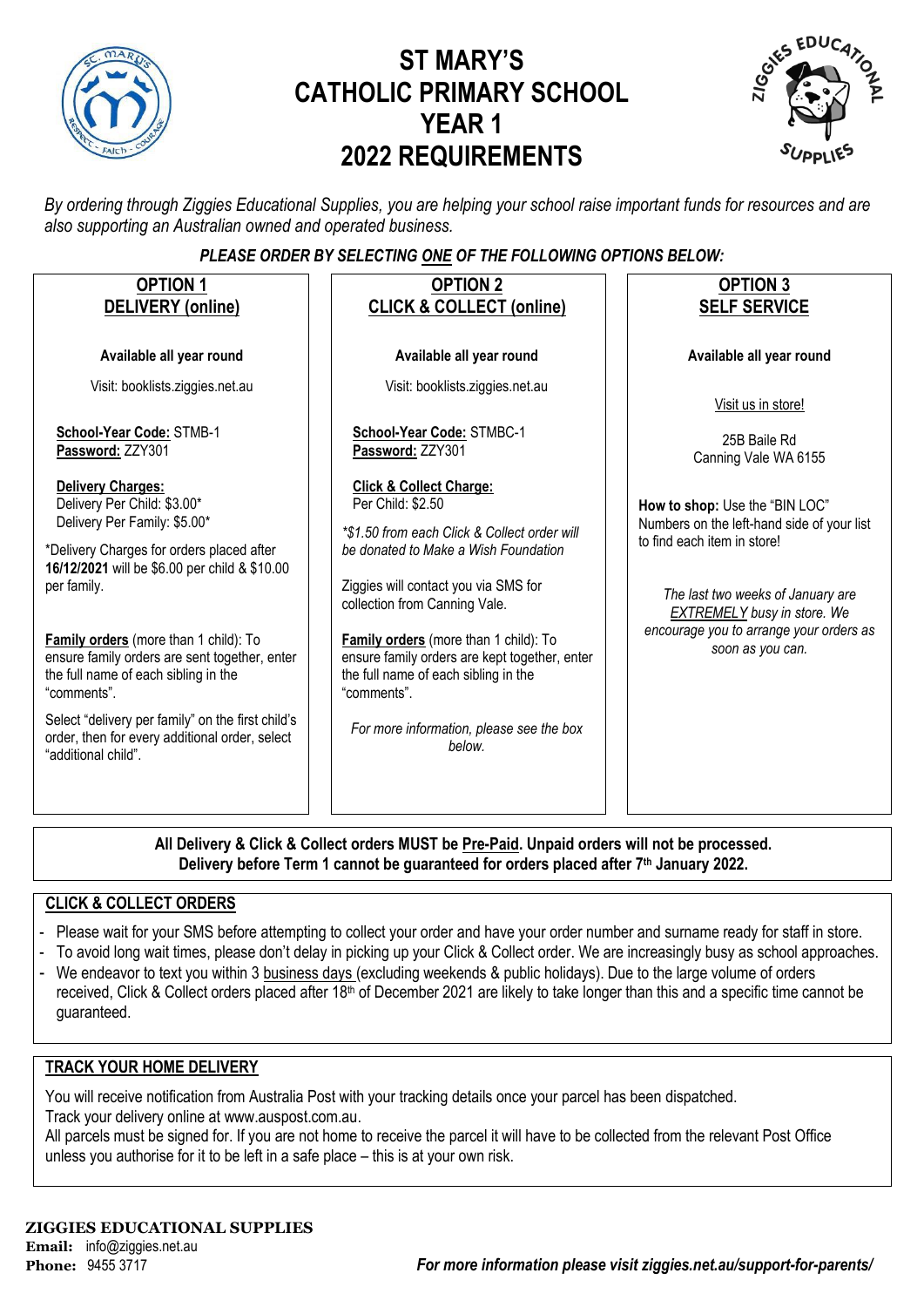

### **MISSING ITEMS**

Please ensure that you open your parcel and check your order as soon as you receive it. If you have any items missing from your pack that are not listed as being on back order, PLEASE NOTIFY US WITHIN 14 DAYS OF RECEIVING your order by emailing info@ziggies.net.au.

*Any claims made after this date will not be accepted.*

### **REFUNDS**

- Refunds will be granted for textbooks/workbooks on your Requirements List that are in **PERFECT** condition up to the **14th February 2022** or **14 days from date of purchase** (whichever is the latter). PERFECT condition = still wrapped in packaging, no name written on, no bent corners, no book covering.
- **NO REFUNDS WILL BE GIVEN FOR DIGITAL PRODUCTS.**
- Ziggies will gladly refund or exchange any items deemed faulty from the manufacturer.
- **NO REFUNDS WILL BE ISSUED FOR ITEMS MARKED WITH A #, THESE ITEMS ARE FIRM SALE.**

**Please note: A refund or exchange cannot be given if the receipt is not presented.**

| <b>Store Trading Hours:</b>                                                                                                                                                                       |                                                                                                                                                  | <b>Store locations:</b>                                                                                                                                |  |  |  |  |
|---------------------------------------------------------------------------------------------------------------------------------------------------------------------------------------------------|--------------------------------------------------------------------------------------------------------------------------------------------------|--------------------------------------------------------------------------------------------------------------------------------------------------------|--|--|--|--|
| Mon - Fri                                                                                                                                                                                         | $9:00am - 5:00pm$                                                                                                                                | 25B Baile Rd<br>❖<br>Canning Vale WA 6155                                                                                                              |  |  |  |  |
| Saturday                                                                                                                                                                                          | $9:00am - 1:00pm$                                                                                                                                |                                                                                                                                                        |  |  |  |  |
| <b>Extended hours:</b><br>Sat 8 <sup>th</sup> Jan<br>Sat 15 <sup>th</sup> Jan                                                                                                                     | $9:00$ am $-3:00$ pm<br>$9:00am - 3:00pm$                                                                                                        | <b>Parking:</b> Please be aware that there is limited parking in the<br>last two weeks of January. Please be respectful of<br>neighbouring businesses. |  |  |  |  |
| Sat 22 <sup>nd</sup> Jan<br>Thurs 27 <sup>th</sup> Jan<br>Fri 28 <sup>th</sup> Jan<br>Sat 29 <sup>th</sup> Jan<br>Sun 30 <sup>th</sup> Jan<br>Mon 31 <sup>st</sup> Jan<br>Sat 5 <sup>th</sup> Feb | $9:00am - 5:00pm$<br>$8:00am - 6:00pm$<br>$8:00am - 6:00pm$<br>$9:00am - 5:00pm$<br>$11:00am - 4:00pm$<br>$8:00am - 6:00pm$<br>$9:00am - 3:00pm$ | To avoid parking issues, we strongly encourage you to visit<br>our store earlier or select the delivery option.                                        |  |  |  |  |
| * Christmas Eve (24th Dec) 9:00am-3:00pm<br>* Closed all public holidays (i.e. Christmas Day,<br>Boxing Day, New Year's Day, Australia Day etc.)                                                  |                                                                                                                                                  |                                                                                                                                                        |  |  |  |  |

### **Covid-19**

Due to the current situation with Covid-19, we will be monitoring and restricting (if necessary) the number of customers in store for the safety of our customers and staff. If you are visiting our stores in the last 2 weeks of January, please be aware that you may need to wait in line to enter our stores for self-service, so please limit the number of family members you bring with you. We highly recommend that you visit before this time. All customers will be required to sign in using the Safe WA App or the manual register.

### **Plastic Bags**

We encourage you to bring re-usable bags into store if doing self-service. Re-usable plastic and fabric bags will be available to purchase if required.

### **Parents to Supply**

- 1x Pack 25 Multix Sandwich Bags WITH ZIP SLIDER (GIRLS ONLY)
- 1x Library Bag (Available from Uniform Shop)
- 1x Smock (Available from Uniform Shop)
- 1x Chair Bag (Available from Uniform Shop)